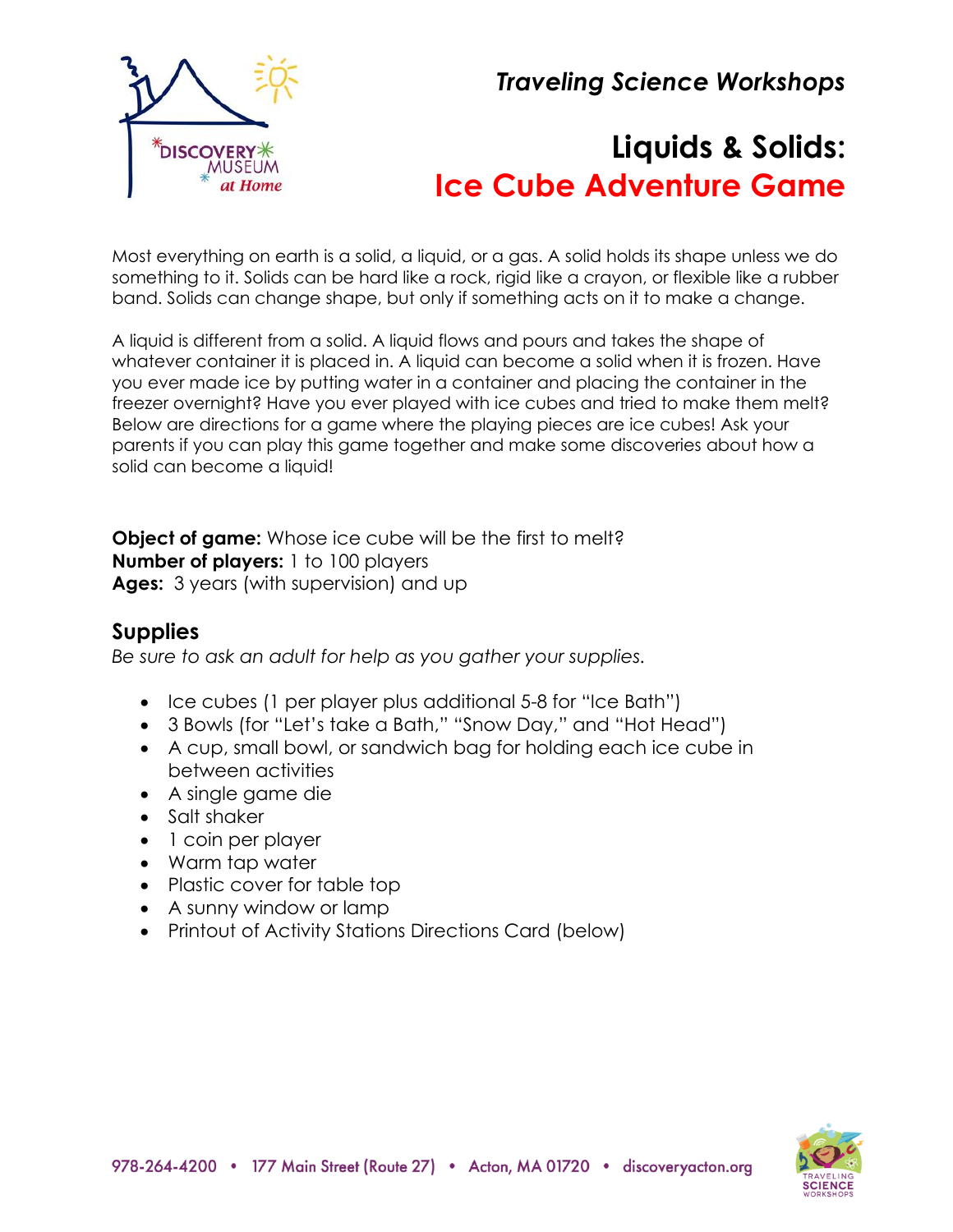

# **Game Set-up**

On a plastic-covered table, set up all of the game activity stations:

- "Let's Take a Bath" = Bowl of warm tap water
- "Salt Shower" = the saltshaker
- "Hot Head" = Bowl of warm tap water with coins placed in it
- "Snow Day" = Bowl of 5-8 ice cubes

Identify a:

- Sunny window or lamp to use for "Sunny Day" activity.
- A shady spot to use for "Rest in the Shade"

# **How To Play**

- 1. Each player receives an ice cube as a playing piece (placed in a small open container or a plastic sandwich or other bag).
- 2. The youngest person playing goes first.
- 3. Depending on the number rolled, players must follow the directions on the activity card. For example, if you roll a 1, you will place your ice cube in the "Snow Day" ice bowl.
- 4. After each activity, players should mention one thing they noticed about what happened to their ice cube. Each player should try to mention something different then what had already been mentioned. Adults can make helpful prompts such as:

#### Did the ice cube change in size?

What shape was it before the activity and what shape is it after the activity? Did this activity make the ice cube bigger? Smaller? No change? Did the ice cube melt? How fast or slow did the ice cube melt?

- 5. The game is played until all of the players ice cubes have melted.
- 6. At the end of the game together the players must answer the following questions:

Did all the activities make the ice cubes melt? Did they melt faster during some activities compared with other activities? Which activity made it melt the fastest? Why do you think that was? Bonus question: Why would ice melt when you sprinkle salt on top of it?